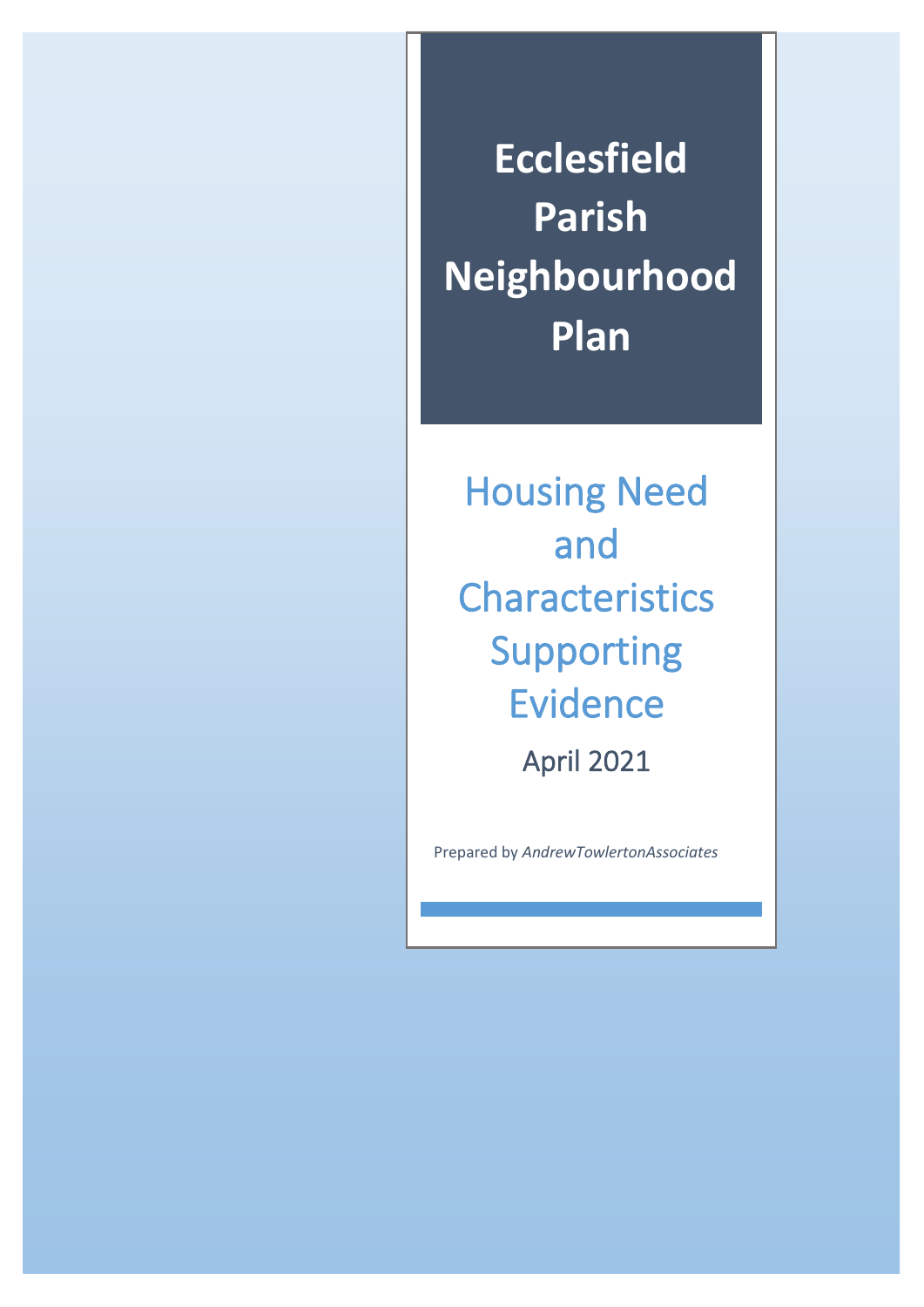# **Contents**

Page

u*cancan an cancancan can*can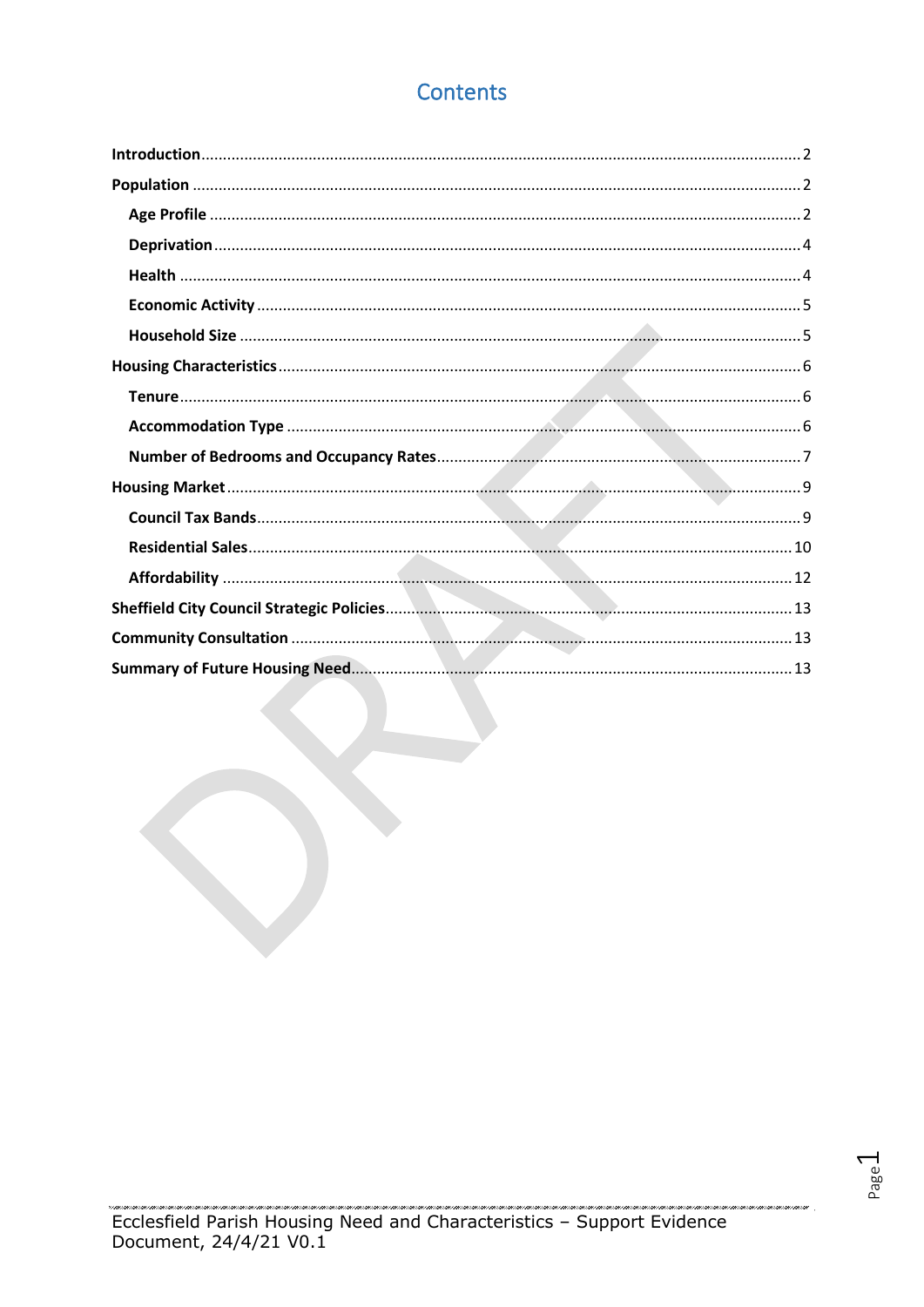## **ECCLESFIELD PARISH NEIGHBOURHOOD PLAN HOUSING NEED AND CHARACTERISTICS**

### <span id="page-2-0"></span>Introduction

This report provides an assessment of housing need and characteristics in the Parish of Ecclesfield<sup>1</sup>.

It draws on the latest available data, at the time of writing, from the Census, Land Registry and Office for National Statistics, small area modelbased income estimates, Sheffield City Council and other sources as well as the findings from local consultation exercises.

Its primary aim is to help the Ecclesfield Neighbourhood Plan Steering Group and others to better understand local housing need and characteristics to inform and support policies in the neighbourhood plan.

It should be stressed that it provides an assessment of housing need and characteristics, its findings should be viewed as providing guidance prepared in good faith and based on the best available evidence, as national planning policy guidance states, '*establishing housing need is not an exact science, and no single approach will provide a definitive answer<sup>2</sup>* .

## <span id="page-2-1"></span>Population

### <span id="page-2-2"></span>Age Profile

According to the 2011 Census, the Ecclesfield Parish had an estimated population of 32,073 residents living in 13,876 households dispersed across 2,136 hectares. This equates to a population density of 15.0 persons per hectare which is in line with the City average and somewhat higher than that of the region (3.4) and England (4.1) averages. There were 390 vacant dwellings representing a 2.7% vacancy rate.

It is estimated that between 2001 and 2011 the number of people living in the parish increased by around 1.5% and the number of dwellings (occupied and vacant) grew by 7%. The latest available small area population estimates<sup>3</sup> suggest that the number of people living in the Ecclesfield area has declined over recent years, falling by around 3% between 2011 and 2019.

At the time of the 2011 Census, around 17% of residents were aged under 16 which was below the Sheffield City (18%), regional and national (19%) rates. Around 63% of residents were aged between 16 and 64 which was below the city (66%), region and England (65%) rates.

There is a representation of older people (aged 65+) accounting for 20% of total residents in 2011 and was above the Sheffield (16%), region (17%) and England (16%) rates.

<sup>&</sup>lt;sup>1</sup> The terms Parish of Ecclesfield, Ecclesfield Parish, parish, Ecclesfield are all used interchangeably and all refer to the parish of Ecclesfield unless otherwise stated.

<sup>2</sup> https://www.gov.uk/guidance/housing-and-economic-development-needs-assessments <sup>3</sup> Small Area Based Population Estimates - ONS (NOMIS)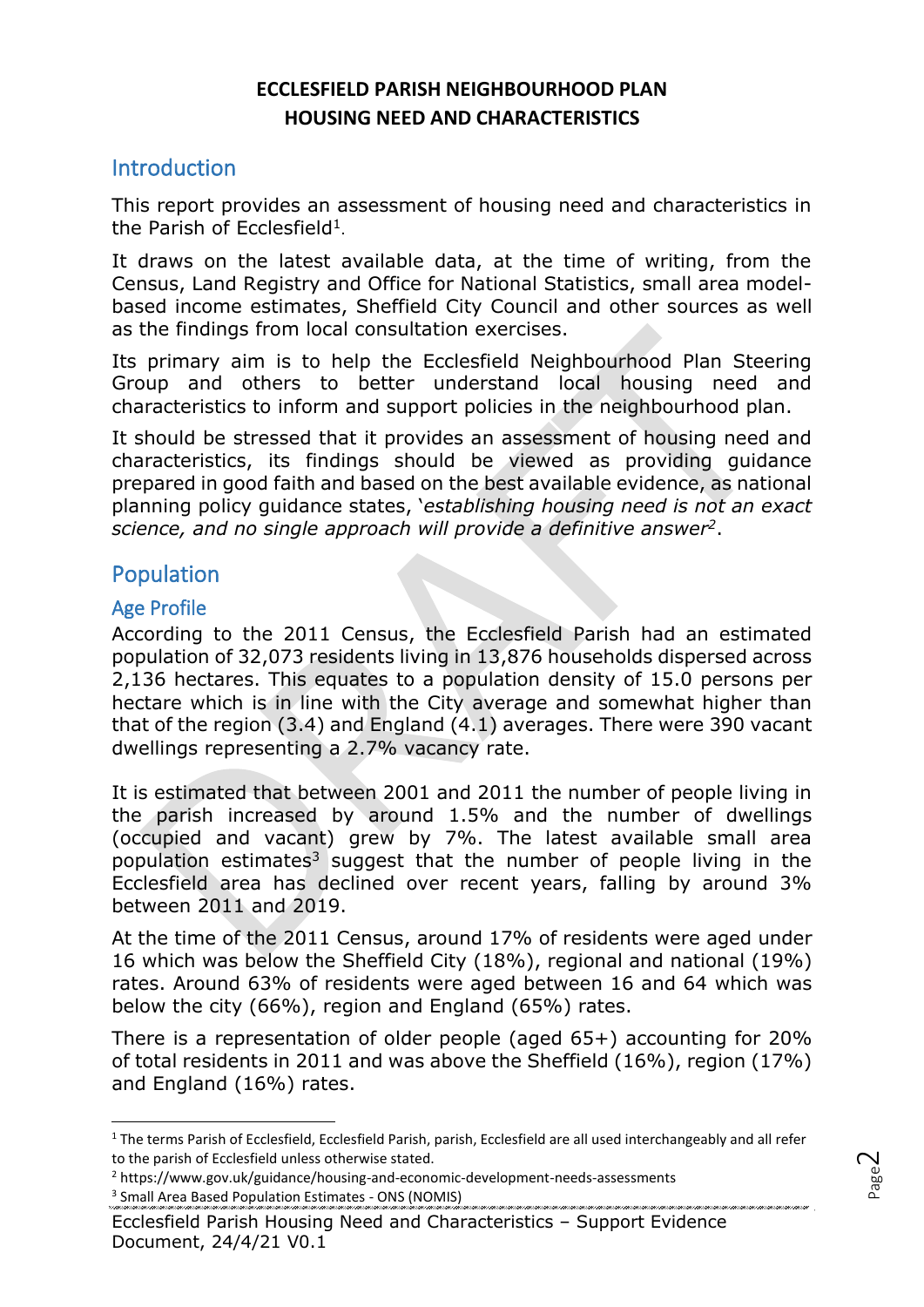The median age of people living in the Parish was 44 which is somewhat above the Sheffield (36), region and England rates, both 39.

|                     | <b>Ecclesfield</b> |               | <b>Sheffield</b> | Y&H           | <b>England</b> |
|---------------------|--------------------|---------------|------------------|---------------|----------------|
|                     | <b>No</b>          | $\frac{0}{0}$ | $\frac{0}{0}$    | $\frac{6}{6}$ | $\frac{9}{6}$  |
| Aged 0-4            | 1,583              | 4.9           | 6.1              | 6.2           | 6.3            |
| Aged 5-15           | 3,762              | 11.7          | 12.1             | 12.7          | 12.6           |
| Aged 16-64          | 20,158             | 62.9          | 66.3             | 64.6          | 64.8           |
| Aged $65+$          | 6,570              | 20.5          | 15.5             | 16.6          | 16.3           |
| All Usual Residents | 32,073             | 100.0         | 100.0            | 100.0         | 100.0          |
| Median age          | 44                 |               | 36               | 39            | 39             |

*Table 1: Usual Residents by Age Band, 2011*

*Source: Census 2011, KS102 NB Due to rounding percentages may not total a 100*

A more detailed breakdown of age bands reveals that at the time of the 2011 Census, Ecclesfield had a high representation of older residents (aged 50+) compared with the Sheffield, regional and national averages, especially people aged 50 to 59. Perhaps unsurprisingly, it has a somewhat lower share of younger people especially those aged been 20 and 39.



*Figure 1: Population by 10 year age bands, 2011*

*Source: Census 2011, QS103*

The Census data provides evidence of an ageing population with the number of people aged 65 and over living in the parish increasing by 27% between 2001 and 2011. Over 65s represented 16% of the total population in 2001 rising to 20% by 2011. More recent small area population estimates suggest that although the overall population headcount declined between 2011 and 2019 the number of older residents aged 65 and over increased by 18%, representing 1 in 4 of all residents.

Research shows the number of older people will grow significantly in the future and relative growth will be highest in older cohorts. The latest available population projections<sup>4</sup> suggest that Sheffield's 65 plus age group is forecast to grow by around 28% between 2018 and 2038.

<sup>4</sup> Subnational Population Projections for Local Authorities in England: 2018 based

Ecclesfield Parish Housing Need and Characteristics – Support Evidence Document, 24/4/21 V0.1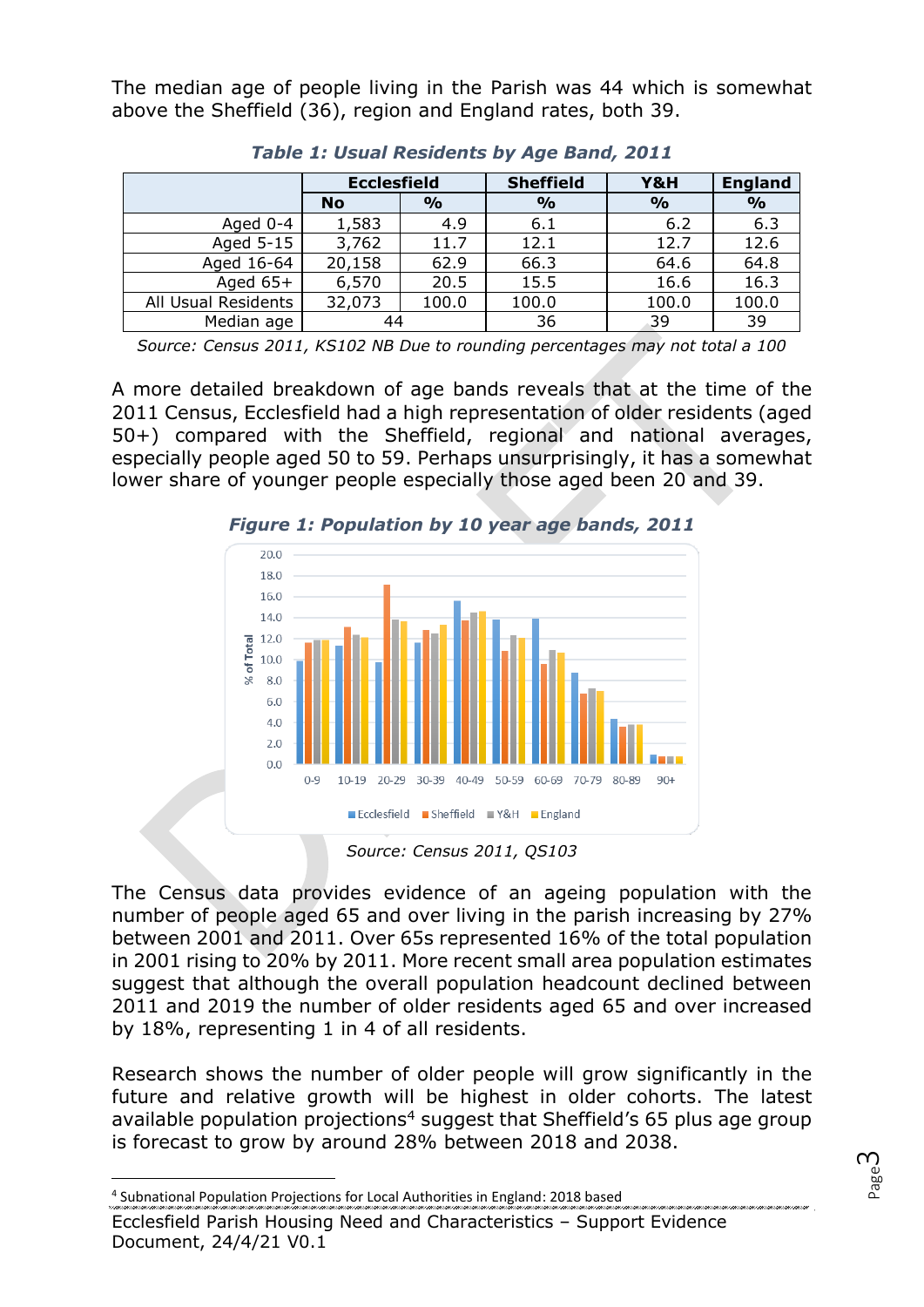### <span id="page-4-0"></span>**Deprivation**

The English Indices of Deprivation 2019 measures relative levels of deprivation in 32,844 small areas or neighbourhoods, called Lower-layer Super Output Areas (LSOAs) in England. The Ecclesfield Parish is quite large and contains 21 LSOAs (E01007887 E01007888 E01007889 E01007890 E01007891 E01007892 E01007893 E01007894 E01007895 E01007896 E01007897 E01007898 E01007899 E01007900 E01007901 E01008134 E01008135 E01008137 E01008138 E01008139 E01008141).

The overall Index of Multiple Deprivation Decile (where 1 is most deprived 10% of LSOAs) (IMD) shows a visible social divide in the parish with several small areas ranked in the top 10% most deprived in England whereas others display significantly low levels of deprivation. The subdomains of the Indices of Deprivation show evidence of high levels of income, employment and health deprivation in some parts of Ecclesfield.

The Ecclesfield parish is denoted by a purple boundary to the northeast of Sheffield.



#### *Figure 2: Index of Multiple Deprivation Deciles, 2019 Sheffield*

# <span id="page-4-1"></span>**Health**

The Census and IMD highlight ill health and disability is an issue for some residents. [Figure 3](#page-5-3) shows that at 10% the proportion of residents reporting to have their day to day activities limited a lot is higher than Sheffield, region and England rates. Ecclesfield residents are more likely to be providing unpaid care – 13% against 10% Sheffield, region and England rates.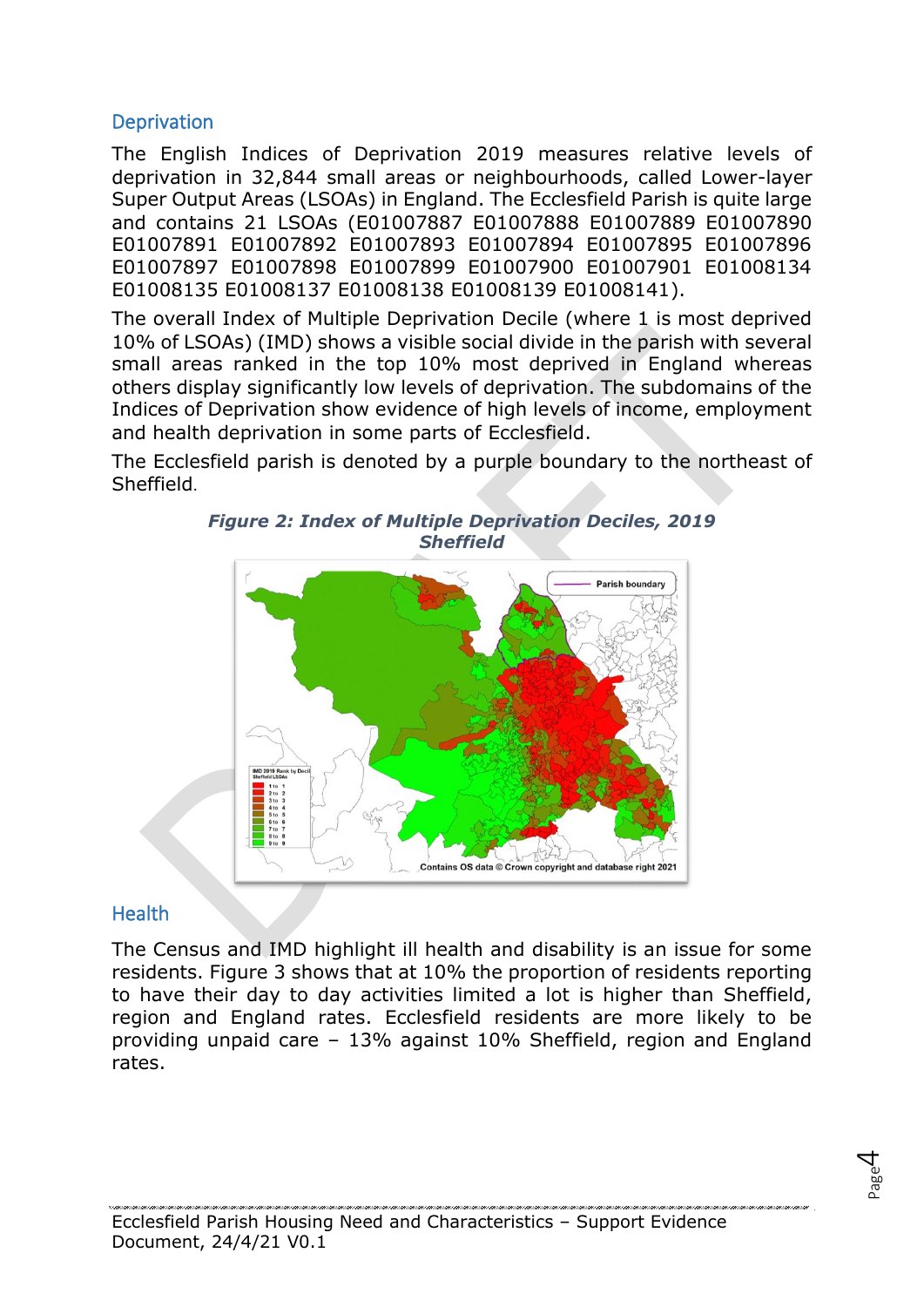

## *Figure 3: Health and Unpaid Care*

*Source: Census 2011*

### <span id="page-5-0"></span>**Economic Activity**

<span id="page-5-3"></span>

|                                                                                                                                                                                                                                                                                                                                                                                                                                        |     |                                             | E ECCIESTIEIQ SNEITIEIQ IIII Yŏ∪H Engo |                                                 |                        |                        |  |
|----------------------------------------------------------------------------------------------------------------------------------------------------------------------------------------------------------------------------------------------------------------------------------------------------------------------------------------------------------------------------------------------------------------------------------------|-----|---------------------------------------------|----------------------------------------|-------------------------------------------------|------------------------|------------------------|--|
| 10.0<br>% RESIDENTS<br>9.1<br>9.1<br>$\infty$<br>DAY TO DAY<br>ACTIVITIES LIMITED                                                                                                                                                                                                                                                                                                                                                      | 6.3 | 6.2<br>G.O<br>BAD/VERY BAD<br><b>HEALTH</b> |                                        | 10.4<br>10.4<br>10.2<br>PROVIDES UNPAID<br>CARE |                        |                        |  |
| A LOT                                                                                                                                                                                                                                                                                                                                                                                                                                  |     |                                             |                                        |                                                 |                        |                        |  |
|                                                                                                                                                                                                                                                                                                                                                                                                                                        |     | Source: Census 2011                         |                                        |                                                 |                        |                        |  |
| <b>Economic Activity</b>                                                                                                                                                                                                                                                                                                                                                                                                               |     |                                             |                                        |                                                 |                        |                        |  |
| The following Table (2) illustrates the working status of residents aged 16<br>to 74. In Ecclesfield, this accounts for 74% of the population. At 71% the<br>Parish economic activity rate is above the Sheffield (66%), region (68%)<br>and national (70%) rates. At the time of the 2011 Census, the<br>unemployment rate was below average and there was a higher than<br>average share of economically inactive retired residents. |     |                                             |                                        |                                                 |                        |                        |  |
| Table 2: Economic Activity and Inactivity, 2011                                                                                                                                                                                                                                                                                                                                                                                        |     |                                             |                                        |                                                 |                        |                        |  |
|                                                                                                                                                                                                                                                                                                                                                                                                                                        |     |                                             |                                        |                                                 |                        |                        |  |
|                                                                                                                                                                                                                                                                                                                                                                                                                                        |     | <b>Ecclesfield</b>                          |                                        | <b>Sheffield</b>                                | Y&H                    | <b>England</b>         |  |
|                                                                                                                                                                                                                                                                                                                                                                                                                                        |     | <b>No</b><br>23,810                         | $\frac{1}{2}$<br>100.0                 | $\frac{9}{0}$<br>100.0                          | $\frac{1}{2}$<br>100.0 | $\frac{1}{2}$<br>100.0 |  |
| All Usual Residents Aged 16 to 74<br><b>Economically Active Total</b>                                                                                                                                                                                                                                                                                                                                                                  |     | 16,911                                      | 71.0                                   | 65.8                                            | 68.4                   | 69.9                   |  |
| Employee, Part-time                                                                                                                                                                                                                                                                                                                                                                                                                    |     | 3,893                                       | 16.4                                   | 13.8                                            | 14.6                   | 38.6                   |  |
| Employee, Full-time                                                                                                                                                                                                                                                                                                                                                                                                                    |     | 9,569                                       | 40.2                                   | 34.3                                            | 37.0                   | 13.7                   |  |
| Self Employed                                                                                                                                                                                                                                                                                                                                                                                                                          |     | 2,079                                       | 8.7                                    | 7.3                                             | 8.4                    | 9.8                    |  |
| Unemployed                                                                                                                                                                                                                                                                                                                                                                                                                             |     | 742                                         | 3.1                                    | 4.8                                             | 4.8                    | 4.4                    |  |
| Full-time Student (econ active)                                                                                                                                                                                                                                                                                                                                                                                                        |     | 628                                         | 2.6                                    | 5.5                                             | 3.5                    | 3.4                    |  |
| <b>Economically inactive Total</b>                                                                                                                                                                                                                                                                                                                                                                                                     |     | 6,899                                       | 29.0                                   | 34.2                                            | 31.6                   | 30.1                   |  |
| Retired                                                                                                                                                                                                                                                                                                                                                                                                                                |     | 4,408                                       | 18.5                                   | 12.9                                            | 14.7                   | 13.7                   |  |
| Student (including Full-Time Students)<br>Looking After Home or Family                                                                                                                                                                                                                                                                                                                                                                 |     | 734<br>654                                  | 3.1<br>2.7                             | 10.8<br>4.1                                     | 5.9<br>4.3             | 5.8<br>4.4             |  |
| Long-Term Sick or Disabled                                                                                                                                                                                                                                                                                                                                                                                                             |     | 836                                         | 3.5                                    | 4.5                                             | 4.5                    | 4.0                    |  |
| Other<br>Source: Census 2011, QS601E NB Due to rounding percentages may not total a 100                                                                                                                                                                                                                                                                                                                                                |     | 267                                         | 1.1                                    | 2.1                                             | 2.2                    | 2.2                    |  |

|  | <b>Table 2: Economic Activity and Inactivity, 2011</b> |  |  |  |  |
|--|--------------------------------------------------------|--|--|--|--|
|--|--------------------------------------------------------|--|--|--|--|

### <span id="page-5-1"></span>Household Size

<span id="page-5-2"></span>The average number of bedrooms per household stood at 2.8 which was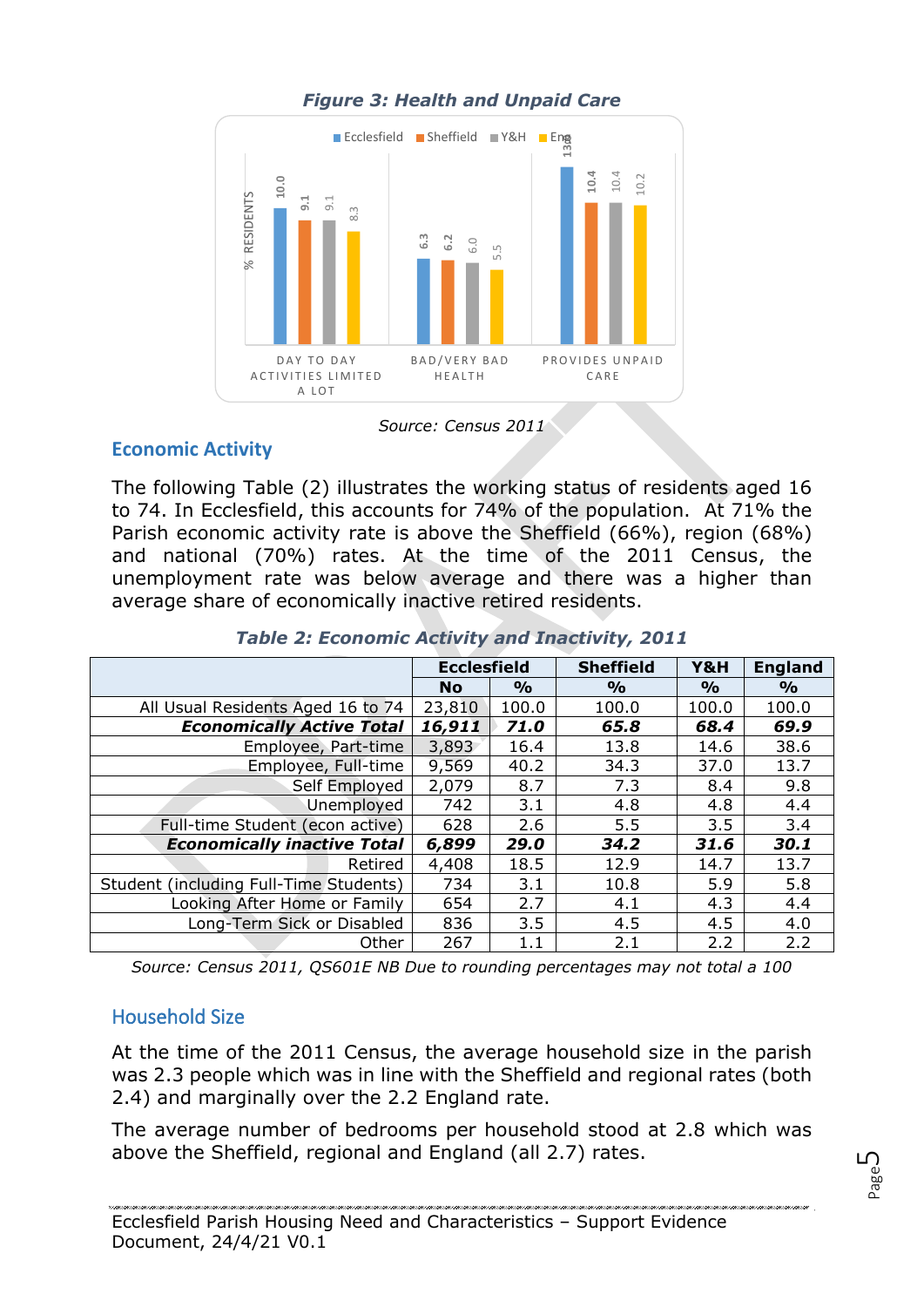# Housing Characteristics

### <span id="page-6-0"></span>**Tenure**

Homeownership levels are significantly high with around 77% of households owning their homes outright or with a mortgage or loan. This is higher than Sheffield (58%), regional (64%) and England (63%) rates. Just 7% of households live in private rented accommodation which is somewhat lower than the Sheffield, region (16%) and England (17%) averages. Around 14% of households live in social rented accommodation which is below the Sheffield (25%), regional and national (both 18%) rates.

|                                                         | <b>Ecclesfield</b> |               | <b>Sheffield</b> | Y&H           | <b>England</b> |
|---------------------------------------------------------|--------------------|---------------|------------------|---------------|----------------|
|                                                         | <b>No</b>          | $\frac{0}{0}$ | $\frac{0}{0}$    | $\frac{6}{6}$ | $\frac{0}{0}$  |
| All occupied Households                                 | 13,876             | 100.0         | 100.0            | 100.0         | 100.0          |
| Owned; Owned Outright                                   | 5,179              | 37.3          | 27.1             | 30.6          | 30.6           |
| Owned; Owned with a Mortgage or Loan                    | 5,552              | 40.0          | 31.2             | 33.5          | 32.8           |
| Shared Ownership (Part Owned/Part Rented)               | 32                 | 0.2           | 0.4              | 0.4           | 0.8            |
| Social Rented; Rented from Council<br>(Local Authority) | 1,833              | 13.2          | 17.7             | 12.3          | 9.4            |
| Social Rented; Other                                    | 168                | 1.2           | 7.0              | 5.8           | 8.3            |
| Private Rented; Private Landlord or<br>Letting Agency   | 898                | 6.5           | 14.2             | 14.4          | 15.4           |
| Private Rented; Other                                   | 104                | 0.7           | 1.4              | 1.5           | 1.4            |
| Living Rent Free                                        | 110                | 0.8           | 1.0              | 1.5           | 1.3            |

|  |  | Table 3: Tenure, 2011 |  |
|--|--|-----------------------|--|
|--|--|-----------------------|--|

*Source: Census 2011, KS402EW NB Due to rounding percentages may not total a 100*

#### <span id="page-6-1"></span>Accommodation Type

Data from the 2011 Census shows the majority (45%) of residential dwellings were semi-detached which was higher than Sheffield and region (37%) and national (31%) shares.

Detached housing accounted for 26% of the housing stock against 37% for Sheffield and region and 31% nationally. Terraced housing, flats and apartments provided 28% of accommodation spaces which was somewhat below the Sheffield (49%), region (43%) and England (47%) shares.

|                                                          | <b>Ecclesfield</b> |               | <b>Sheffield</b> | Y&H           | <b>England</b> |
|----------------------------------------------------------|--------------------|---------------|------------------|---------------|----------------|
|                                                          | <b>No</b>          | $\frac{9}{6}$ | $\frac{6}{6}$    | $\frac{1}{2}$ | $\frac{9}{0}$  |
| All household spaces<br>(occupied + vacant)              | 14,266             | 100.0         | 100.0            | 100.0         | 100.0          |
| Detached                                                 | 3,741              | 26.2          | 14.3             | 20.5          | 22.3           |
| Semi-Detached                                            | 6,480              | 45.4          | 36.5             | 36.5          | 30.7           |
| Terraced                                                 | 2,627              | 18.4          | 27.4             | 27.7          | 24.5           |
| Flat, Maisonette or Apartment                            | 1,413              | 9.9           | 22.0             | 15.0          | 22.1           |
| Caravan or Other Mobile or<br><b>Temporary Structure</b> | 5                  | 0.0           | 0.0              | 0.2           | 0.4            |

#### *Table 4: Accommodation Type, 2011*

*Source: Census 2011, KS405EW NB Due to rounding percentages may not total a 100*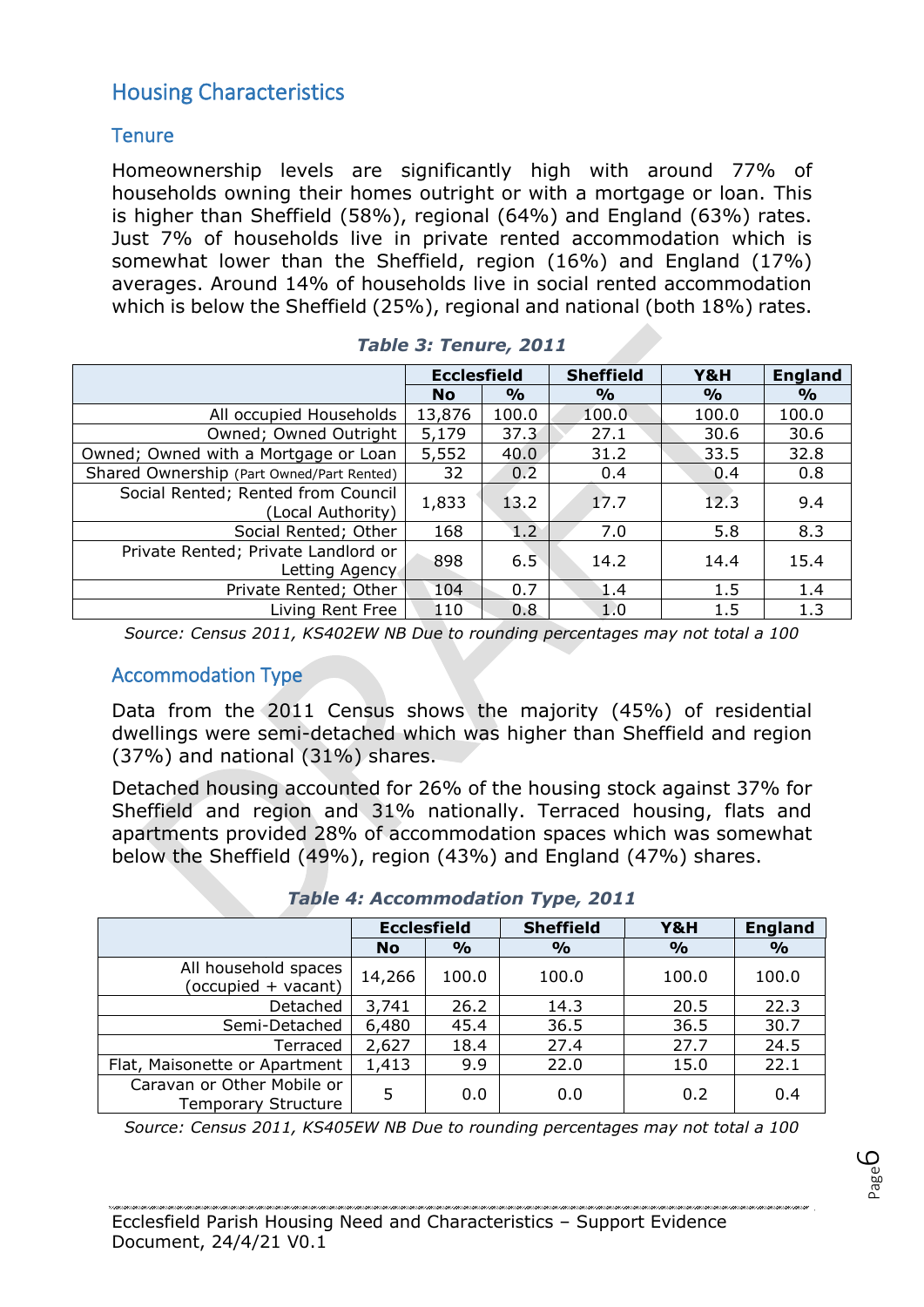## <span id="page-7-0"></span>Number of Bedrooms and Occupancy Rates

Around 16% of households live in houses with four or more bedrooms which is in line with the Sheffield rate (16%) and below the regional (18%) and national (19%) averages. Around 6% of occupied households have one bedroom which is below Sheffield (12%), region (10%) and national (12%) rates.

| <b>Bedrooms</b>               | <b>Ecclesfield</b> |       | <b>Sheffield</b> | Y&H   | <b>England</b> |
|-------------------------------|--------------------|-------|------------------|-------|----------------|
| All occupied Household Spaces | 13,876             | 100.0 | 100.0            | 100.0 | 100.0          |
| No Bedrooms                   | 21                 | 0.2   | 0.2              | 0.2   | 0.2            |
| 1 Bedroom                     | 760                | 5.5   | 12.4             | 10.0  | 11.8           |
| 2 Bedrooms                    | 3,401              | 24.5  | 26.6             | 28.3  | 27.9           |
| 3 Bedrooms                    | 7,527              | 54.2  | 45.3             | 43.7  | 41.2           |
| 4 Bedrooms                    | 1,895              | 13.7  | 10.9             | 13.6  | 14.4           |
| 5 or More Bedrooms            | 272                | 2.0   | 4.7              | 4.1   | 4.6            |

*Table 5: Households by number of bedrooms, 2011*

*Source: Census 2011, LC4405EW NB Due to rounding percentages may not total a 100*

There is evidence of under-occupancy (having more bedrooms than the notional number recommended by the bedroom standard). Analysis of the 2011 Census shows that around 42% of all occupied households in Ecclesfield have two or more spare bedrooms and around 38% have one spare bedroom. Under occupancy is above the Sheffield, regional and national averages.



*Figure 4: Bedroom Occupancy Rates, All Households, 2011*

*Source: Census 2011, QS412EW*

Under occupancy in the parish is particularly evident in larger properties with around 38% of households with 4 or more bedrooms occupied by just one or two people. This is higher than Sheffield (35%) rate but below the region (40%) and England (41%) rates.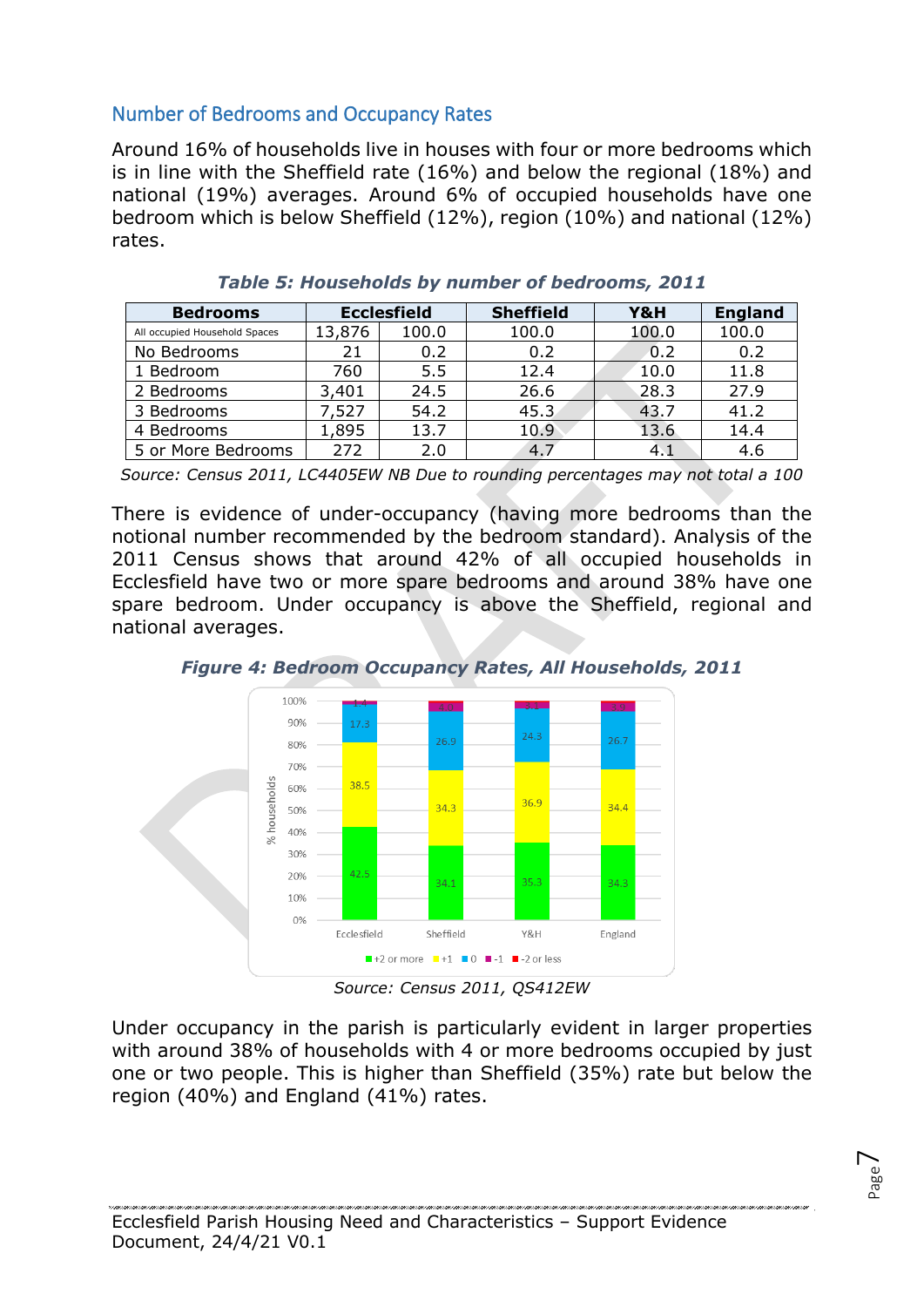*Table 6: Households with 4 or more bedrooms by household size, 2011*

|                               | <b>Ecclesfield</b> |       | <b>Sheffield</b> | Y&H   | <b>England</b> |
|-------------------------------|--------------------|-------|------------------|-------|----------------|
| HHs with 4 or more bedrooms   | 2,167              | 100.0 | 100.0            | 100.0 | 100.0          |
| 1 person in household         | 164                | 7.6   | 9.9              | 10.2  | 10.6           |
| 2 people in household         | 659                | 30.4  | 25.0             | 29.5  | 30.3           |
| 3 people in household         | 475                | 21.9  | 17.8             | 18.8  | 18.3           |
| 4 or more people in household | 869                | 40.1  | 47.2             | 41.5  | 40.8           |

*Source: Census 2011, LC4405EW NB Due to rounding percentages may not total a 100*

Census data also suggests that older person households are more likely to under-occupy their dwellings. Data from the 2011 Census allows us to investigate this using the bedroom standard. In total, around 54% of pensioner households have an occupancy rating of +2 or more (meaning there are at least two more bedrooms that are technically required by the household) and is somewhat higher than the 39% non-pensioner household rate.

*Figure 5: Bedroom Occupancy rating of Older Person Households, Ecclesfield Parish, 2011*



*Source: Census 2011, LC4105EW*

Overcrowding is not a significant issue in the parish. However, research shows that households with dependent children are more likely to be overcrowded. At the time of the 2011 Census, around 4% of households with dependent children in Ecclesfield had one fewer room/bedroom than is technically required.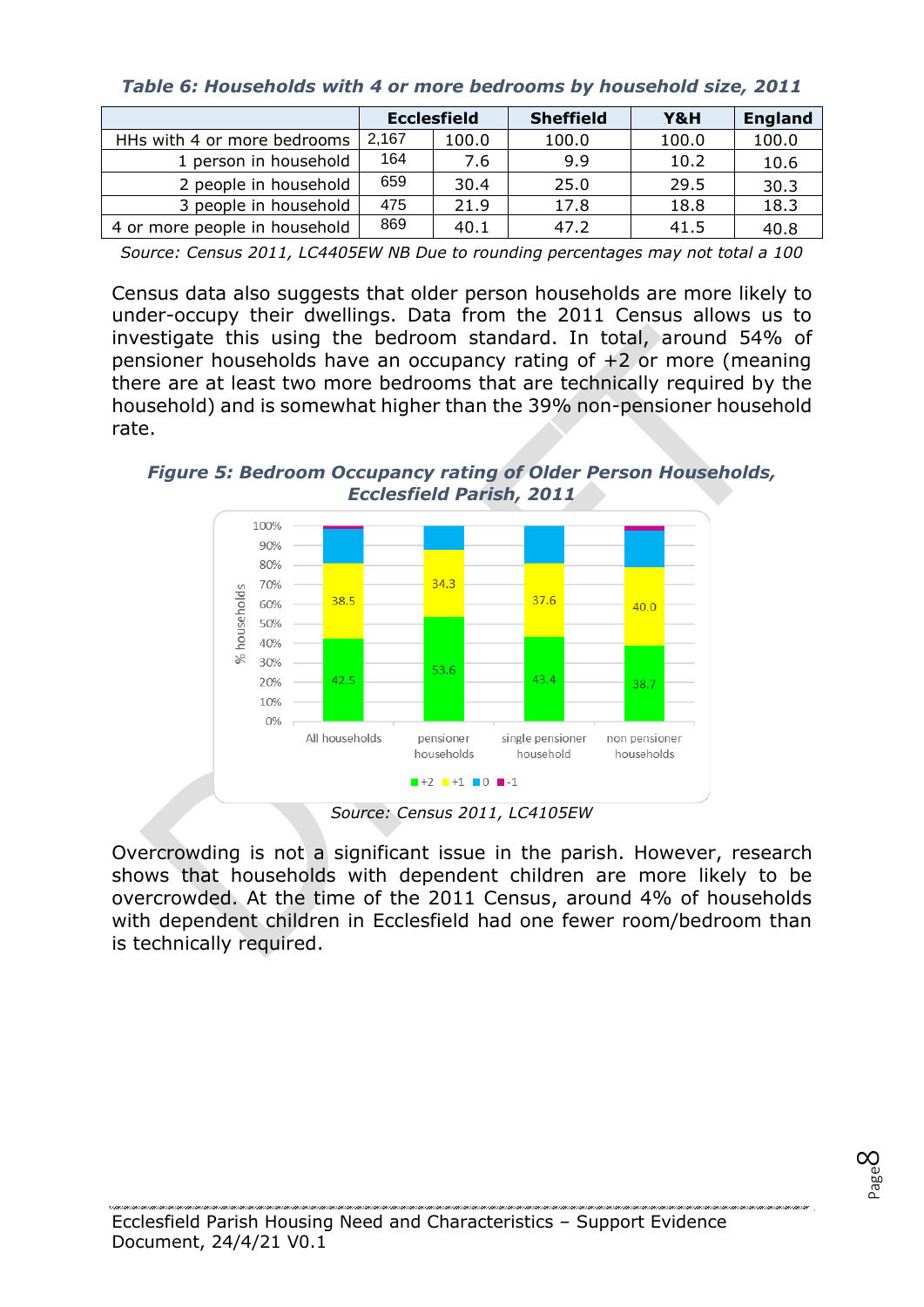#### *Figure 6: Bedroom Occupancy rating of Family Households Ecclesfield, 2011*



*Source: Census 2011, LC4105EW*

# <span id="page-9-0"></span>Housing Market

### <span id="page-9-1"></span>Council Tax Bands

The chart below provides an estimated breakdown of the proportion of dwellings in the Ecclesfield Parish by Council Tax Band compared to the Sheffield, region and national averages in 2019. Domestic properties with Council Tax Band A make up the largest group (approximately 36% of the total) in the parish. It has a relatively low level of high value Council Tax Bands with just 1% of dwellings having a Council Tax Band F or above against 3% for Sheffield, 5% for the region and 9% for England.



#### *Figure 7: Dwelling Stock by Council Tax Band Ecclesfield Parish Area 2019*

*Council Tax: Table CTSOP 4.1, Stock of Properties, England and Wales, 2019 VOA*

An analysis of annual publications from the Valuation Office Agency (VOA) which provides a series of tables on the number of properties by Council Tax band for each property type and build period indicates that 12% of

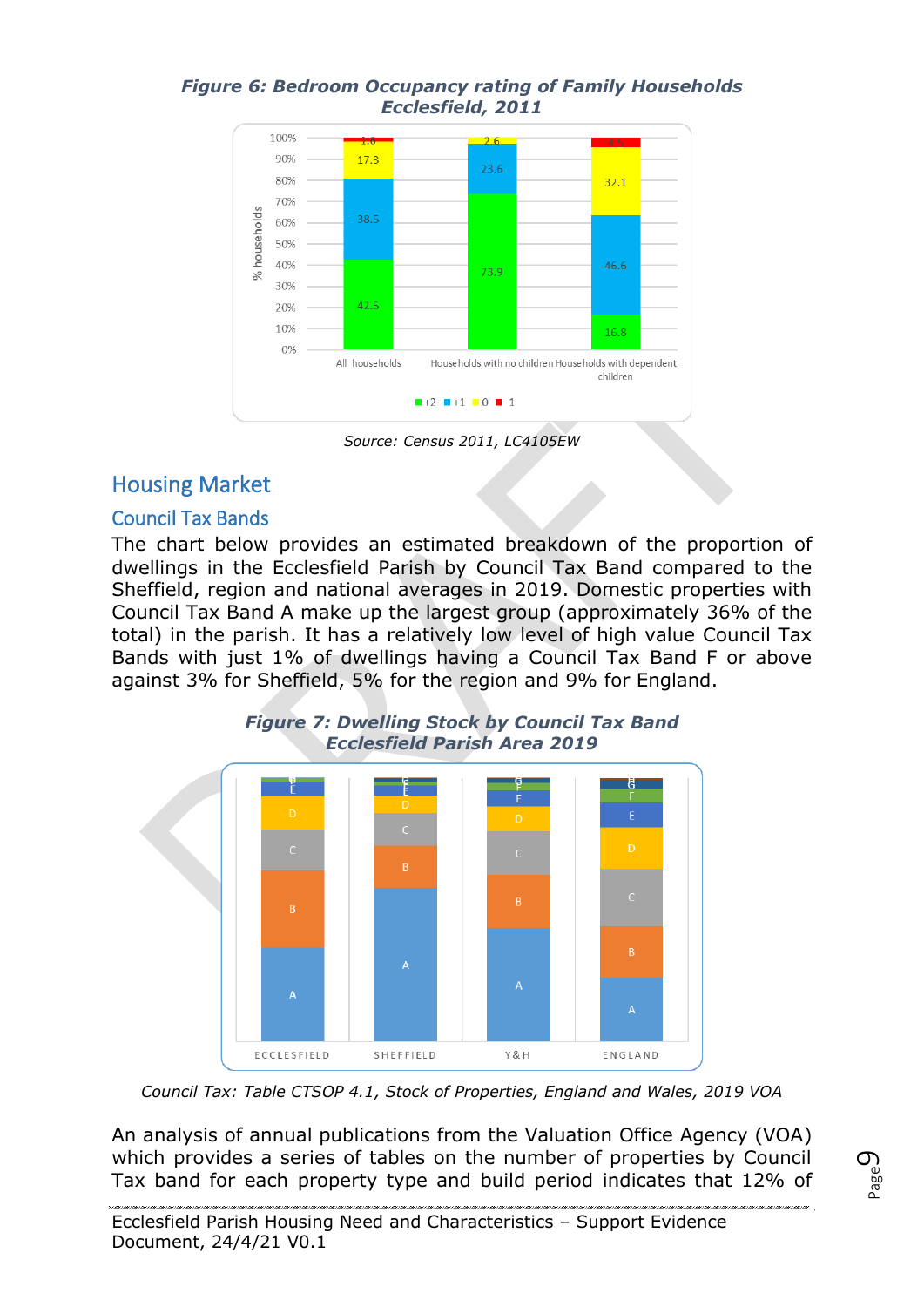domestic properties in Ecclesfield were built before 1900 (16% England). Domestic properties built between 1965 and 1972 were the largest group in Ecclesfield, with 22% of homes built during this period (10% England).

Figure 8 provides a breakdown of properties by built period and shows evidence of new homes being built during more recent years, particularly between 2000 and 2009. This is also reflected in the residential sales section below which draws on Land Registry price paid data for the period 1995 to 2019. There are no records of dwellings having been built between 1939 and 1945 due to the Second World War. In some cases, the period when the property was built has not been recorded on the VOA system. equating to around 1% of the total number of properties.

Please note the Stock of Properties data is derived by using LSOA boundary geography which best fits the parish boundary.



*Figure 8: Build Period of Property in the Ecclesfield Local Area*

*Council Tax: Table CTSOP 4.1, Stock of Properties, England and Wales, 2019 VOA*

### <span id="page-10-0"></span>Residential Sales

Land Registry price paid data shows around 13,125 residential property sales were recorded in the Ecclesfield Parish between 1995 and 2019.

At 41% semi-detached housing accounted for the majority of sales, 29% were detached, 23% terraced and 7% flats or apartments. It should be noted that some sales are not captured by the Land Registry, for example, properties that were not full market value, right to buy and compulsory purchase orders will be excluded.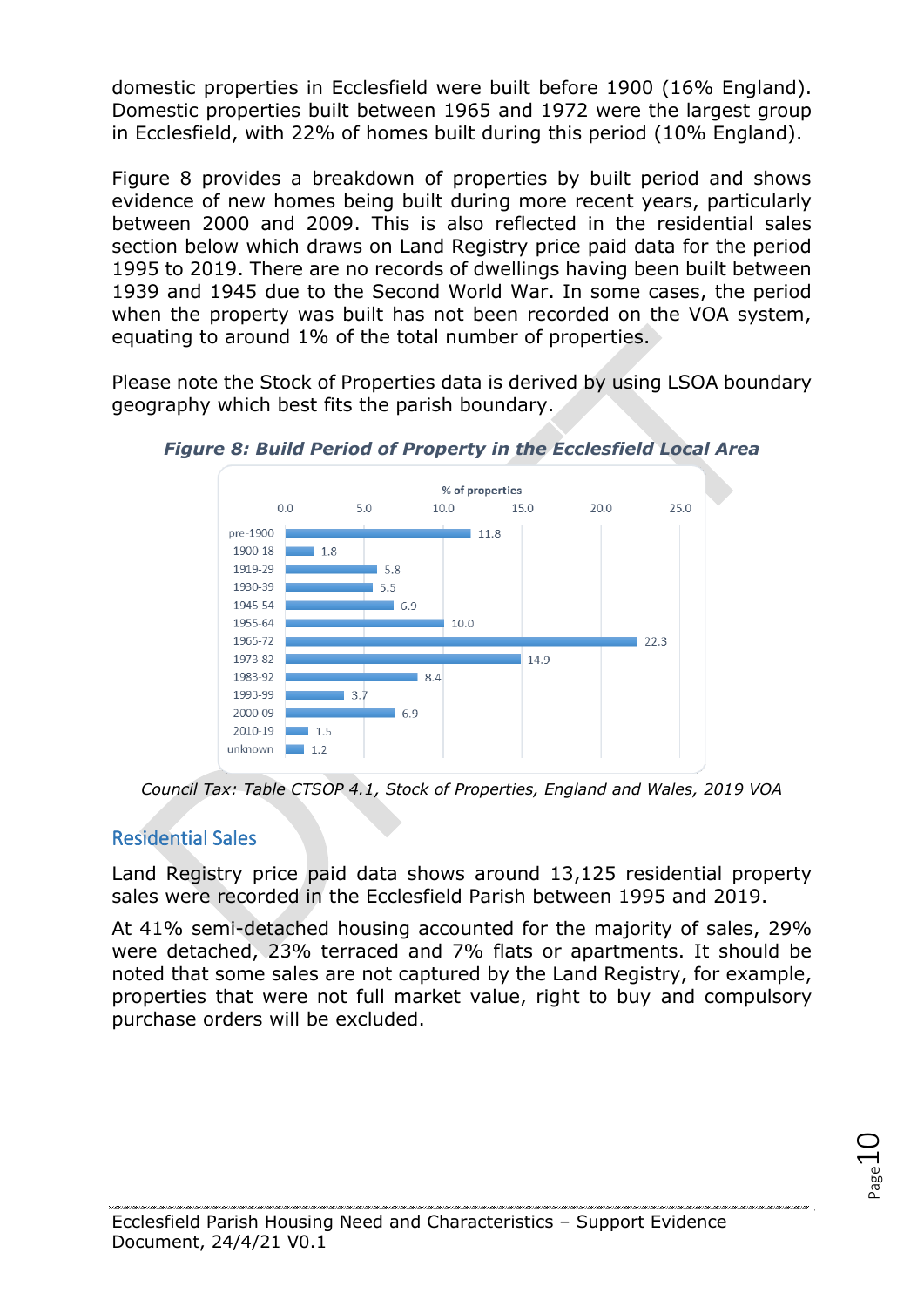

*Data produced by Land Registry © Crown copyright 2021(data available at 7/3/21)*

There is evidence of new build housing in the local area with 1,262 new build residential sales recorded between 1995 and 2019, equating to 10% of total sales. Figure 10 below shows the volume of sales together with the overall annual average house price.



*Data produced by Land Registry © Crown copyright 2021(data available at 7/3/21)*

During this period, the majority (60%) of new build residential sales were detached, 24% were flats, 10% semi-detached and 6% terrace properties (Figure 11). It should be noted that not all new builds will be captured in the Land Registry price paid data, e.g. some conversions and social housing units will be excluded. In 2019, newly built dwellings were estimated to be significantly less affordable than existing dwellings.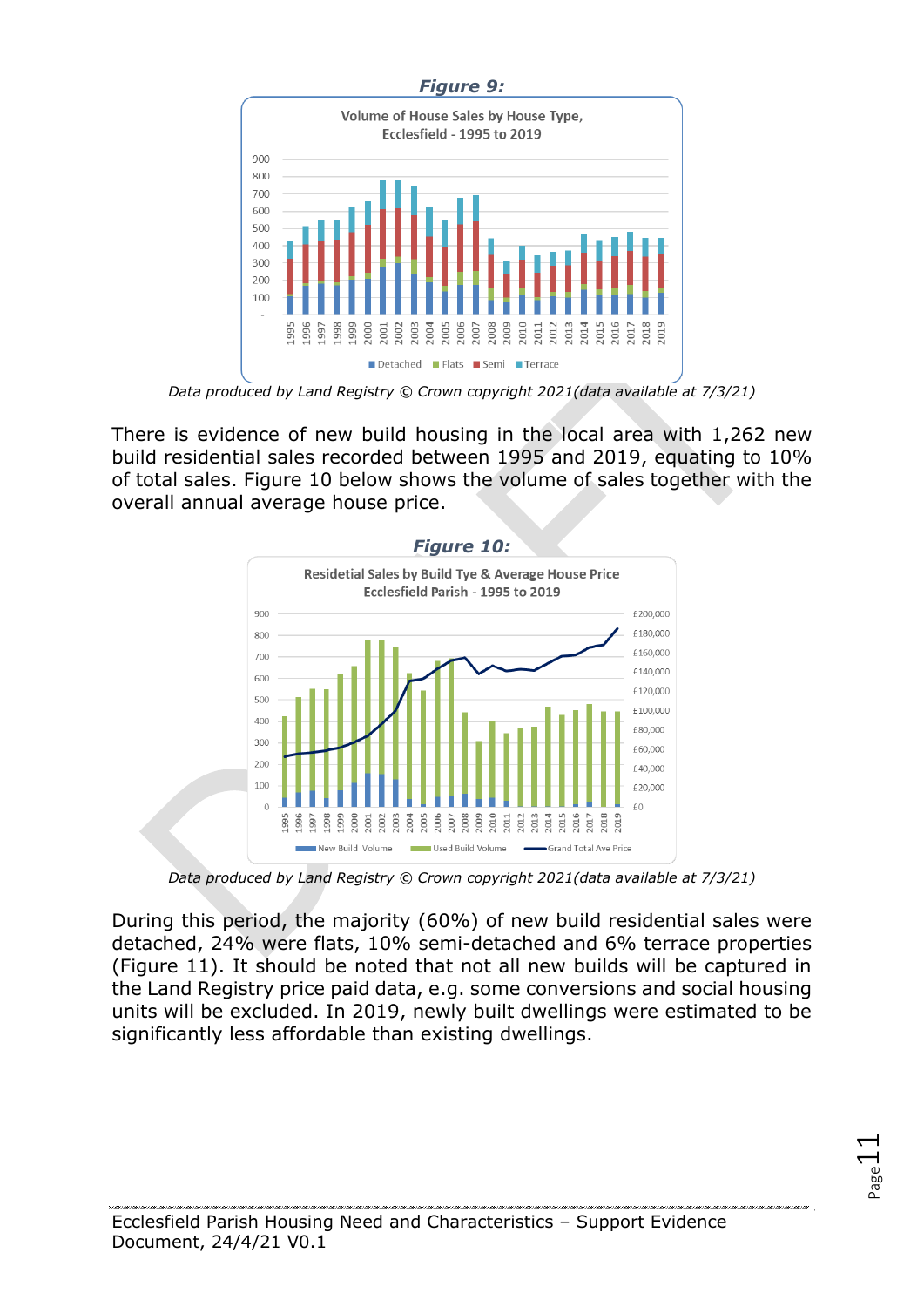

*Data produced by Land Registry © Crown copyright 2021(data available at 7/3/21)*

## <span id="page-12-0"></span>Affordability

The latest housing affordability data for England and Wales shows that on average, the ratio of median house price to median gross annual residencebased earnings estimate that workers could expect to pay an estimated 7.8 times their annual residence-based earnings on purchasing a home in England in 2019. This is an improvement on the previous year when the affordability ratio was 8.0. However, this figure is still higher than the 6.4 ratio estimated for 2009.

In Sheffield, the equivalent ratio of median house price to median gross annual residence-based was 5.9 in 2009.

Workplace-based earnings are not available at the parish level but the Indices of Deprivation highlights that some small areas are adversely affected by income deprivation which means that many households will find it difficult to access the housing market.

The following chart indicates the linear house price trajectory in Ecclesfield when compared with the Sheffield and England and Wales averages. It should be noted, however, that comparisons against larger geographies should be treated with caution.

 $P_{\rm age}12$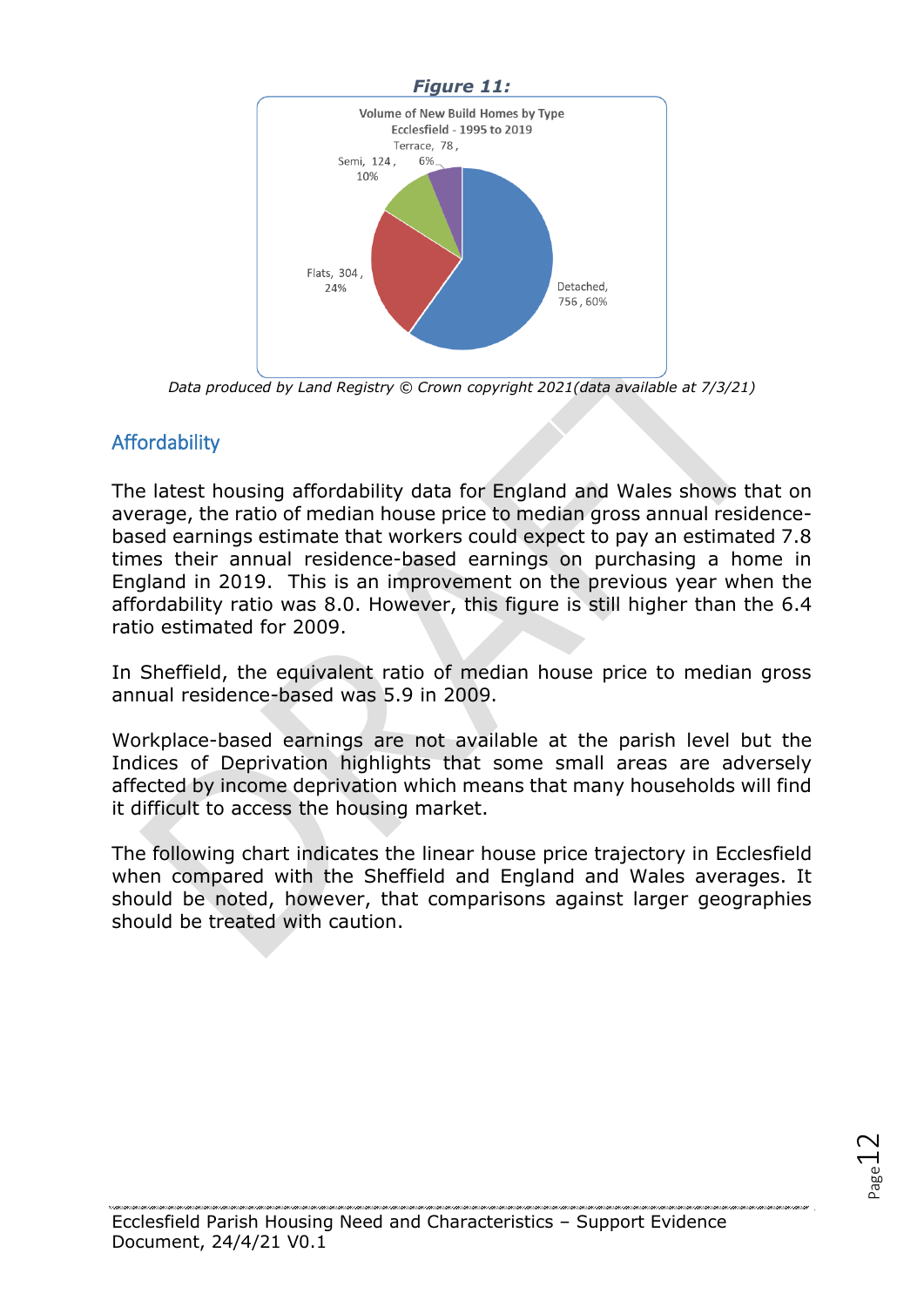#### *Figure 12:*



*Data produced by Land Registry © Crown copyright 2021(data available at 7/3/21)*

# <span id="page-13-0"></span>Sheffield City Council Strategic Policies

To be added.

# <span id="page-13-1"></span>Findings Community Consultation

To be added.

# <span id="page-13-2"></span>Summary of Housing Need and Characteristics

At the time of the 2011 Census, the Ecclesfield Parish was home to around 32,073 residents living in 13,876 households.

The 2011 Census shows that at 20% the parish has a higher than average share of older residents (aged 65+). More recent data suggests further evidence of an ageing population with the share of residents aged 65 and over increasing from 21% in 2011 to 25% in 2019. In line with national trends, the local population is likely to get older as average life expectancy continues to rise.

At the time of the 2011 Census, economic activity was above the Sheffield, regional and national averages. There was a higher share of economically inactive retired residents. Unemployment was relatively low.

There is some evidence of under-occupancy. This may suggest a need for smaller homes that would be suitable for residents needing to downsize, small families and those entering the housing market. Providing suitable accommodation for elderly residents will enable them to remain in the local community and release under-occupied larger properties onto the market which would be suitable for growing families.

Homeownership levels are high with around 77% of households owning their homes outright or with a mortgage or loan. Just 7% of households